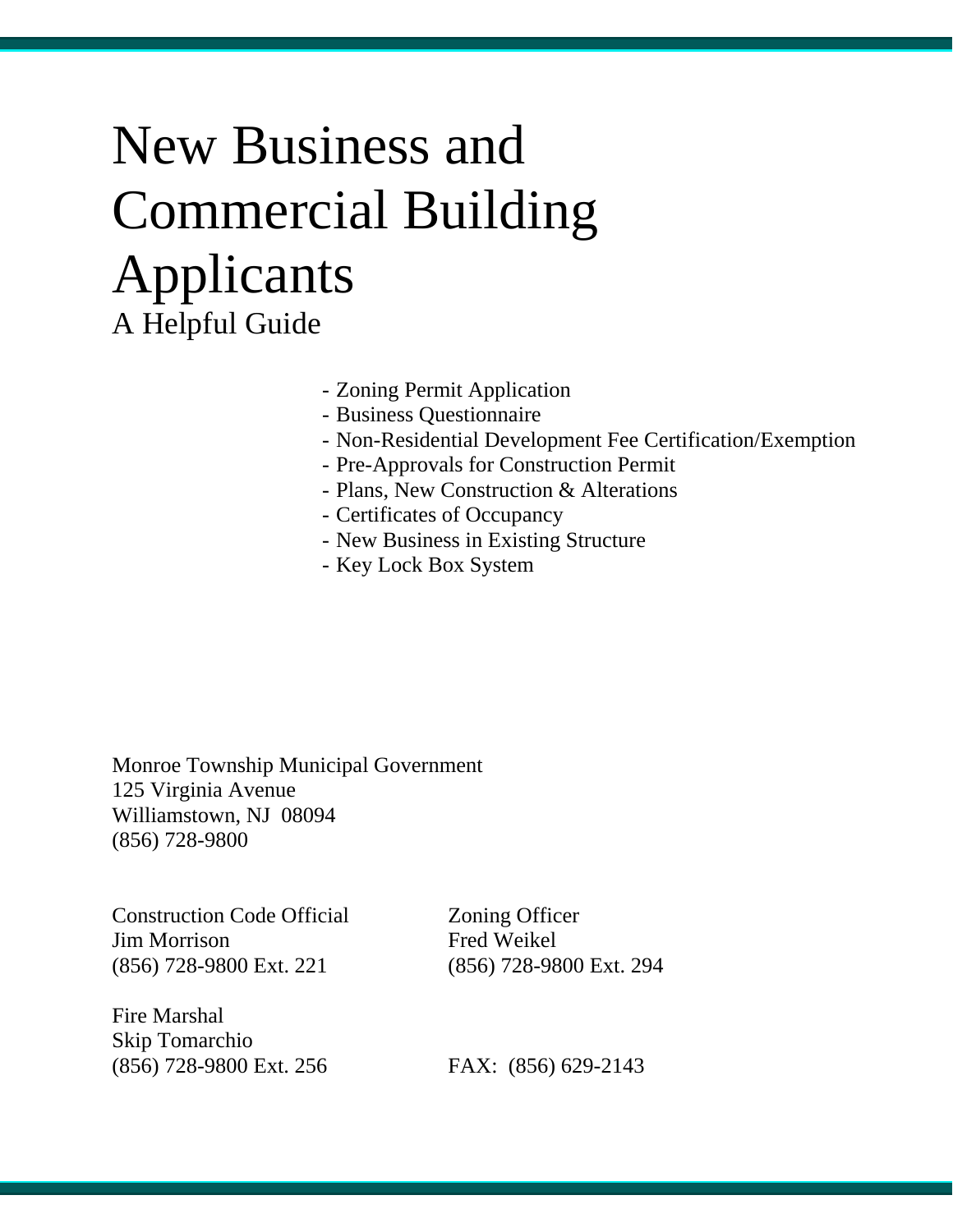

#### **APPLICATION FOR ZONING PERMIT MONROE TOWNSHIP, GLOUCESTER COUNTY 125 VIRGINIA AVENUE, WILLIAMSTOWN, NJ 08094 PH:(856)728-9800 ext.295 FAX:(856)629-2143**

 **\* PLEASE PRINT \*** 

| $$20.00$ RESIDENTIAL $Z$ C#<br>\$75.00 NON/RESIDENTIAL<br><b>WORK SITE:</b><br>HAVE YOU FILED FOR A ZONING PERMIT FOR<br>THIS LOCATION WITHIN THE PAST (10) TEN YEARS?<br>TOTAL SQ.FT. OF HOUSE:<br>$YES$ NO<br>SUITE/BUILDING #____________<br>(INCOMPLETE APPLICATIONS WILL NOT BE PROCESSED) PLEASE PROVIDE THE FOLLOWING INFORMATION:<br>A. PLOT PLAN OR SURVEY SHOWING EXISTING, PROPOSED BUILDINGS INCLUDING FRONT, SIDE AND REAR<br>SETBACKS.ALL DOCUMENTS LARGER THAN 11x17 OR GREATER THAN 5 PAGES MUST BE<br>SUBMITTED IN ADOBE PDF FORMAT.<br>B. CHECKS MUST BE MADE PAYABLE TO MONROE TOWNSHIP ZONING. NO CASH.<br>C. IF VARIANCES WERE NEEDED, A COPY OF ALL RESOLUTIONS MUST BE SUBMITTED.<br>D. IT IS THE RESPONSIBILITY OF THE PROPERTY OWNER TO OBTAIN ANY CONSTRUCTION PERMITS REQUIRED.<br>YOU MAY CONTACT THE CONSTRUCTION DEPARTMENT AT #(856)728-9800 x222.<br>E. ONLY ONE BLOCK AND LOT PER APPLICATION.<br>This document is provided so you can type, print and submit to the zoning department.<br>WE DO NOT SAVE ANY INFORMATION TO THE WEB SITE.<br>I HEREBY CERTIFY THAT I AM THE OWNER AND/OR REPRESENTATIVE OF SAID PROPERTY AND ALL<br>STATEMENTS AND DOCUMENTATION ATTACHED THERETO ARE TRUE. |  |  |
|-------------------------------------------------------------------------------------------------------------------------------------------------------------------------------------------------------------------------------------------------------------------------------------------------------------------------------------------------------------------------------------------------------------------------------------------------------------------------------------------------------------------------------------------------------------------------------------------------------------------------------------------------------------------------------------------------------------------------------------------------------------------------------------------------------------------------------------------------------------------------------------------------------------------------------------------------------------------------------------------------------------------------------------------------------------------------------------------------------------------------------------------------------------------------------------------------------------------------------|--|--|
|                                                                                                                                                                                                                                                                                                                                                                                                                                                                                                                                                                                                                                                                                                                                                                                                                                                                                                                                                                                                                                                                                                                                                                                                                               |  |  |
|                                                                                                                                                                                                                                                                                                                                                                                                                                                                                                                                                                                                                                                                                                                                                                                                                                                                                                                                                                                                                                                                                                                                                                                                                               |  |  |
|                                                                                                                                                                                                                                                                                                                                                                                                                                                                                                                                                                                                                                                                                                                                                                                                                                                                                                                                                                                                                                                                                                                                                                                                                               |  |  |
|                                                                                                                                                                                                                                                                                                                                                                                                                                                                                                                                                                                                                                                                                                                                                                                                                                                                                                                                                                                                                                                                                                                                                                                                                               |  |  |
|                                                                                                                                                                                                                                                                                                                                                                                                                                                                                                                                                                                                                                                                                                                                                                                                                                                                                                                                                                                                                                                                                                                                                                                                                               |  |  |
|                                                                                                                                                                                                                                                                                                                                                                                                                                                                                                                                                                                                                                                                                                                                                                                                                                                                                                                                                                                                                                                                                                                                                                                                                               |  |  |
|                                                                                                                                                                                                                                                                                                                                                                                                                                                                                                                                                                                                                                                                                                                                                                                                                                                                                                                                                                                                                                                                                                                                                                                                                               |  |  |
|                                                                                                                                                                                                                                                                                                                                                                                                                                                                                                                                                                                                                                                                                                                                                                                                                                                                                                                                                                                                                                                                                                                                                                                                                               |  |  |
|                                                                                                                                                                                                                                                                                                                                                                                                                                                                                                                                                                                                                                                                                                                                                                                                                                                                                                                                                                                                                                                                                                                                                                                                                               |  |  |
|                                                                                                                                                                                                                                                                                                                                                                                                                                                                                                                                                                                                                                                                                                                                                                                                                                                                                                                                                                                                                                                                                                                                                                                                                               |  |  |
|                                                                                                                                                                                                                                                                                                                                                                                                                                                                                                                                                                                                                                                                                                                                                                                                                                                                                                                                                                                                                                                                                                                                                                                                                               |  |  |
|                                                                                                                                                                                                                                                                                                                                                                                                                                                                                                                                                                                                                                                                                                                                                                                                                                                                                                                                                                                                                                                                                                                                                                                                                               |  |  |
|                                                                                                                                                                                                                                                                                                                                                                                                                                                                                                                                                                                                                                                                                                                                                                                                                                                                                                                                                                                                                                                                                                                                                                                                                               |  |  |
|                                                                                                                                                                                                                                                                                                                                                                                                                                                                                                                                                                                                                                                                                                                                                                                                                                                                                                                                                                                                                                                                                                                                                                                                                               |  |  |
|                                                                                                                                                                                                                                                                                                                                                                                                                                                                                                                                                                                                                                                                                                                                                                                                                                                                                                                                                                                                                                                                                                                                                                                                                               |  |  |
|                                                                                                                                                                                                                                                                                                                                                                                                                                                                                                                                                                                                                                                                                                                                                                                                                                                                                                                                                                                                                                                                                                                                                                                                                               |  |  |
|                                                                                                                                                                                                                                                                                                                                                                                                                                                                                                                                                                                                                                                                                                                                                                                                                                                                                                                                                                                                                                                                                                                                                                                                                               |  |  |
|                                                                                                                                                                                                                                                                                                                                                                                                                                                                                                                                                                                                                                                                                                                                                                                                                                                                                                                                                                                                                                                                                                                                                                                                                               |  |  |
|                                                                                                                                                                                                                                                                                                                                                                                                                                                                                                                                                                                                                                                                                                                                                                                                                                                                                                                                                                                                                                                                                                                                                                                                                               |  |  |
|                                                                                                                                                                                                                                                                                                                                                                                                                                                                                                                                                                                                                                                                                                                                                                                                                                                                                                                                                                                                                                                                                                                                                                                                                               |  |  |
|                                                                                                                                                                                                                                                                                                                                                                                                                                                                                                                                                                                                                                                                                                                                                                                                                                                                                                                                                                                                                                                                                                                                                                                                                               |  |  |
|                                                                                                                                                                                                                                                                                                                                                                                                                                                                                                                                                                                                                                                                                                                                                                                                                                                                                                                                                                                                                                                                                                                                                                                                                               |  |  |
|                                                                                                                                                                                                                                                                                                                                                                                                                                                                                                                                                                                                                                                                                                                                                                                                                                                                                                                                                                                                                                                                                                                                                                                                                               |  |  |
|                                                                                                                                                                                                                                                                                                                                                                                                                                                                                                                                                                                                                                                                                                                                                                                                                                                                                                                                                                                                                                                                                                                                                                                                                               |  |  |
|                                                                                                                                                                                                                                                                                                                                                                                                                                                                                                                                                                                                                                                                                                                                                                                                                                                                                                                                                                                                                                                                                                                                                                                                                               |  |  |
|                                                                                                                                                                                                                                                                                                                                                                                                                                                                                                                                                                                                                                                                                                                                                                                                                                                                                                                                                                                                                                                                                                                                                                                                                               |  |  |
|                                                                                                                                                                                                                                                                                                                                                                                                                                                                                                                                                                                                                                                                                                                                                                                                                                                                                                                                                                                                                                                                                                                                                                                                                               |  |  |
|                                                                                                                                                                                                                                                                                                                                                                                                                                                                                                                                                                                                                                                                                                                                                                                                                                                                                                                                                                                                                                                                                                                                                                                                                               |  |  |
|                                                                                                                                                                                                                                                                                                                                                                                                                                                                                                                                                                                                                                                                                                                                                                                                                                                                                                                                                                                                                                                                                                                                                                                                                               |  |  |
|                                                                                                                                                                                                                                                                                                                                                                                                                                                                                                                                                                                                                                                                                                                                                                                                                                                                                                                                                                                                                                                                                                                                                                                                                               |  |  |
|                                                                                                                                                                                                                                                                                                                                                                                                                                                                                                                                                                                                                                                                                                                                                                                                                                                                                                                                                                                                                                                                                                                                                                                                                               |  |  |
|                                                                                                                                                                                                                                                                                                                                                                                                                                                                                                                                                                                                                                                                                                                                                                                                                                                                                                                                                                                                                                                                                                                                                                                                                               |  |  |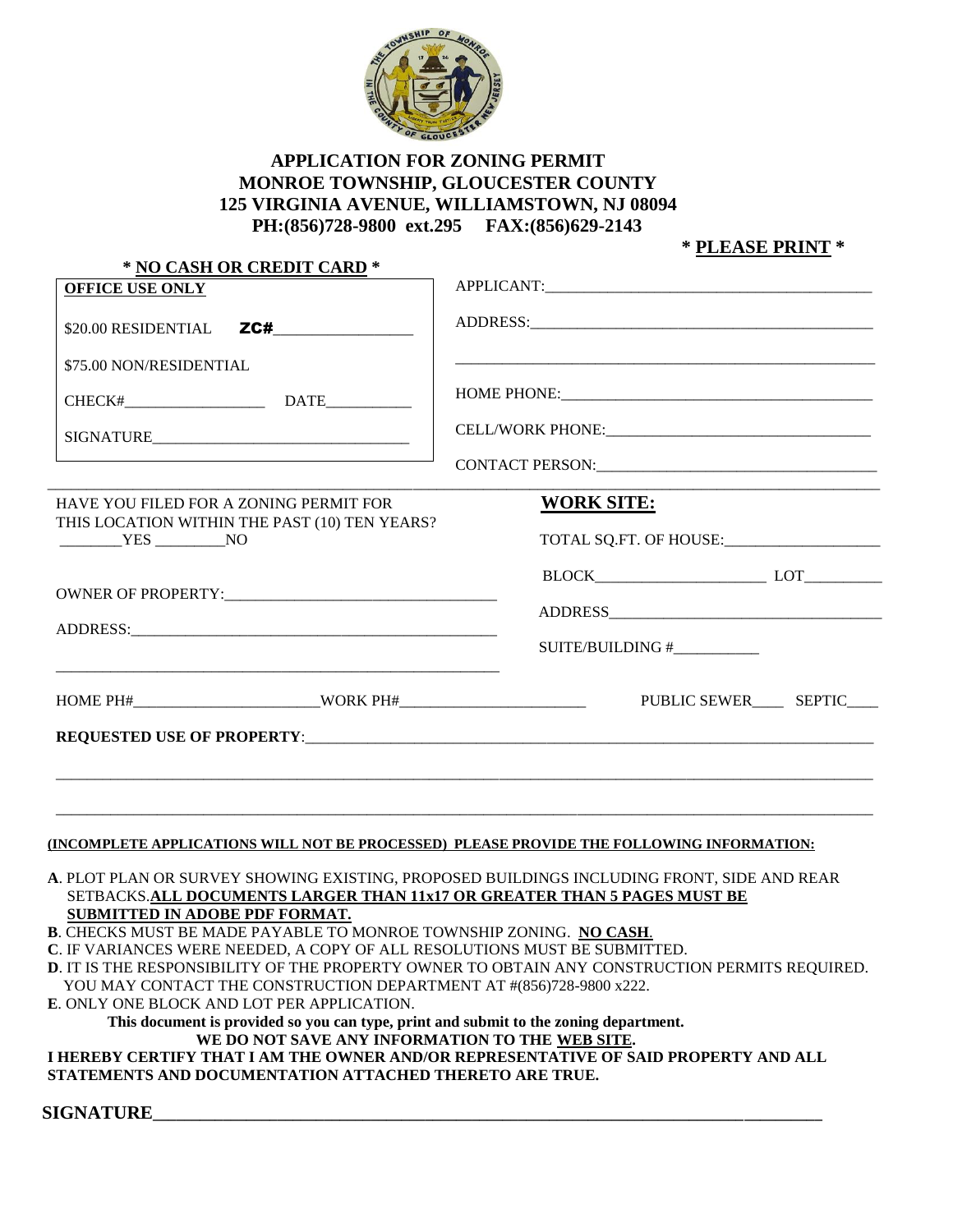#### **MONROE TOWNSHIP ZONING/CODE ENFORCEMENT 125 VIRGINIA AVENUE WILLIAMSTOWN, NJ 08094 PH# (856)728-9800 x295 FAX# (856)629-2143**

### **BUSINESS QUESTIONNAIRE**

| <b>TYPE OF BUSINESS:</b>                                                                                    |                         |
|-------------------------------------------------------------------------------------------------------------|-------------------------|
| RETAIL____ WHOLESALE____ MANUFACTURING_____ STORAGE____ OTHER______________                                 |                         |
| TOTAL SQUARE FOOTAGE OF AREA USED FOR THE BUSINESS _____________________________                            |                         |
|                                                                                                             |                         |
|                                                                                                             | WEEKENDS TO TO          |
|                                                                                                             | NUMBER OF DAYS PER WEEK |
| <b>PROPERTY OWNER'S NAME</b><br>IF OWNER IS A CORPORATION A COPY OF THEIR CORPORATE DISCLOSURE IS REQUIRED. |                         |
| $CITY$ 2IP                                                                                                  |                         |
|                                                                                                             |                         |
|                                                                                                             |                         |
|                                                                                                             |                         |

 **THIS DOCUMENT IS CONFIDENTIAL AND NOT FOR PUBLIC USE.**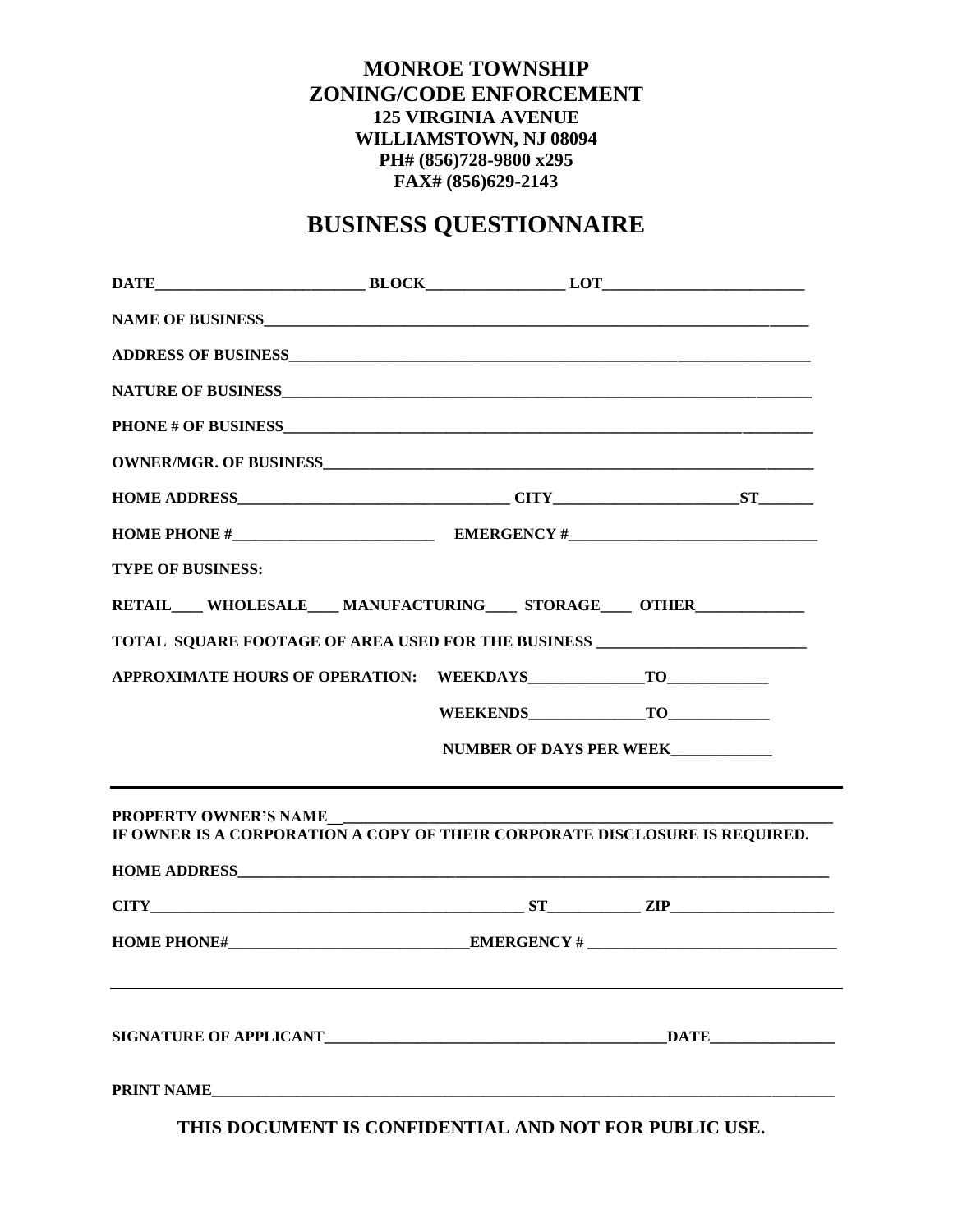#### **STATE OF NEW JERSEY NON-RESIDENTIAL DEVELOPMENT FEE CERTIFICATION/EXEMPTION**

#### **SECTION A (To be completed by developer):**

| <b>Developer</b> |                                                      |      |               |                                                                                                                        |  |                           |                                                          |      |        |  |
|------------------|------------------------------------------------------|------|---------------|------------------------------------------------------------------------------------------------------------------------|--|---------------------------|----------------------------------------------------------|------|--------|--|
|                  | Name of Developer:                                   |      |               |                                                                                                                        |  |                           |                                                          |      |        |  |
| Address:         |                                                      |      |               |                                                                                                                        |  |                           |                                                          |      |        |  |
| Phone:           |                                                      | Fax: |               | E-mail:                                                                                                                |  |                           |                                                          |      |        |  |
|                  |                                                      |      |               |                                                                                                                        |  |                           |                                                          |      |        |  |
|                  | <b>Property Location</b>                             |      |               |                                                                                                                        |  |                           |                                                          |      |        |  |
| County:          |                                                      |      | Municipality: |                                                                                                                        |  | Block:                    |                                                          | Lot: | Qual.: |  |
|                  | <b>Street Address:</b>                               |      |               |                                                                                                                        |  |                           |                                                          |      |        |  |
|                  |                                                      |      |               | Date(s) on which Developer received preliminary and/or final site plan approval:                                       |  |                           |                                                          |      |        |  |
|                  | <b>Construction Permit Application Number:</b>       |      |               |                                                                                                                        |  |                           |                                                          |      |        |  |
|                  |                                                      |      |               | Date on which Developer first sought construction or demolition permit (section 37 of P.L. 2008 c.46):                 |  |                           |                                                          |      |        |  |
|                  |                                                      |      |               |                                                                                                                        |  |                           |                                                          |      |        |  |
|                  |                                                      |      |               | Exempt From or Not Subject to Fee [Section Citation of P.L. 2008 c. 46(C. 40:55D-8.1 et seq.] Check one if appropriate |  |                           |                                                          |      |        |  |
|                  | Non-profit Educational Purposes [35b]                |      |               |                                                                                                                        |  | Transit Hub $[35b.(4)]$   |                                                          |      |        |  |
|                  | House of Worship [35b]                               |      |               |                                                                                                                        |  | Transit Village [35b.(6)] |                                                          |      |        |  |
|                  | Parking lots and structures [35b.(1)]                |      |               |                                                                                                                        |  |                           | Transit Hub-Light Rail [35b.(5)]                         |      |        |  |
|                  | Non-profit hospital relocation or improvement        |      |               |                                                                                                                        |  |                           | Public amenity (recreational, community, senior centers) |      |        |  |
| $\Box$           | [35b.3)]                                             |      |               |                                                                                                                        |  |                           | [35b.(2)] (Attach Planning Board approval)               |      |        |  |
| $\Box$           | State, County, and local government buildings        |      |               |                                                                                                                        |  |                           | Commercial Farm or Use Group U Buildings and Structures  |      |        |  |
|                  | Approval granted prior to July 1, 2013 [37a. (1,3-5) |      |               |                                                                                                                        |  |                           |                                                          |      |        |  |

#### **Non exempt status [Section citation] Check one if appropriate**

| Prior payment or commitment for low and moderate income housing [37c]                                                   | Amount paid: |
|-------------------------------------------------------------------------------------------------------------------------|--------------|
| Non-residential planned development, subject to a development or redevelopment agreement entitled to a 1% fee [37a.(2)] |              |
| Full Fee Due $(2.5\%)$                                                                                                  |              |
|                                                                                                                         | _____        |

IF AN EXEMPTION OR REDUCED PAYMENT AMOUNT IS CLAIMED, THE DEVELOPER SHOULD ATTACH SUBSTANTIATION FOR THA CLAIM.

**I, the undersigned, understand that this declaration and its contents may be disclosed or provided to the State of New Jersey and that any false statement contained herein may be punished by fine, imprisonment, or both. I further declare that I have examined this declaration and, to the best of my knowledge and belief, it is true, correct and complete.**

| $\sim$<br>$\sim$ $\sim$<br>Developer:<br>Signature of |       |  |
|-------------------------------------------------------|-------|--|
| <b>NT</b><br>Name:                                    |       |  |
| Title:                                                | Date: |  |

#### **SECTION B (To be completed by assessor):**

|                                                                            | <b>Estimated</b> |                  |      | Final            |
|----------------------------------------------------------------------------|------------------|------------------|------|------------------|
| <b>Assessed Value</b>                                                      |                  | E1               |      | F1               |
| Director's Ratio                                                           | $\%$             | E <sub>2</sub>   | $\%$ | F <sub>2</sub>   |
| <b>Equalized Assessed Value</b>                                            |                  | E <sub>3</sub>   |      | F <sub>3</sub>   |
| Existing Equalized Assessed Value -<br>If new construction, use \$0.00/NA. |                  | E <sub>4</sub>   |      | F <sub>4</sub>   |
| Amount on Which Fee is Calculated                                          |                  | $E5$ (E3-E4)     |      | $F5$ ( $F3-F4$ ) |
| <b>Non-residential Development Fee</b>                                     |                  | $E6$ (E5 X 2.5%) |      | $F6$ (F5 x 2.5%) |

| $\sim$<br>0.0000<br>-----<br>$\sim$<br>.<br>ושפט<br>້<br>$\sim$<br>$\sim$ $\sim$ | $\mathbf$<br>zau |  |
|----------------------------------------------------------------------------------|------------------|--|
| <b>NT</b><br>пe                                                                  |                  |  |

#### **SECTION C (To be completed by municipality)**

| Payment Amount:             |       | Amount should equal E6 or F6 |
|-----------------------------|-------|------------------------------|
| Payment received by (name): |       |                              |
| Signature:                  |       |                              |
| Name:                       |       |                              |
| Title:                      | Date: |                              |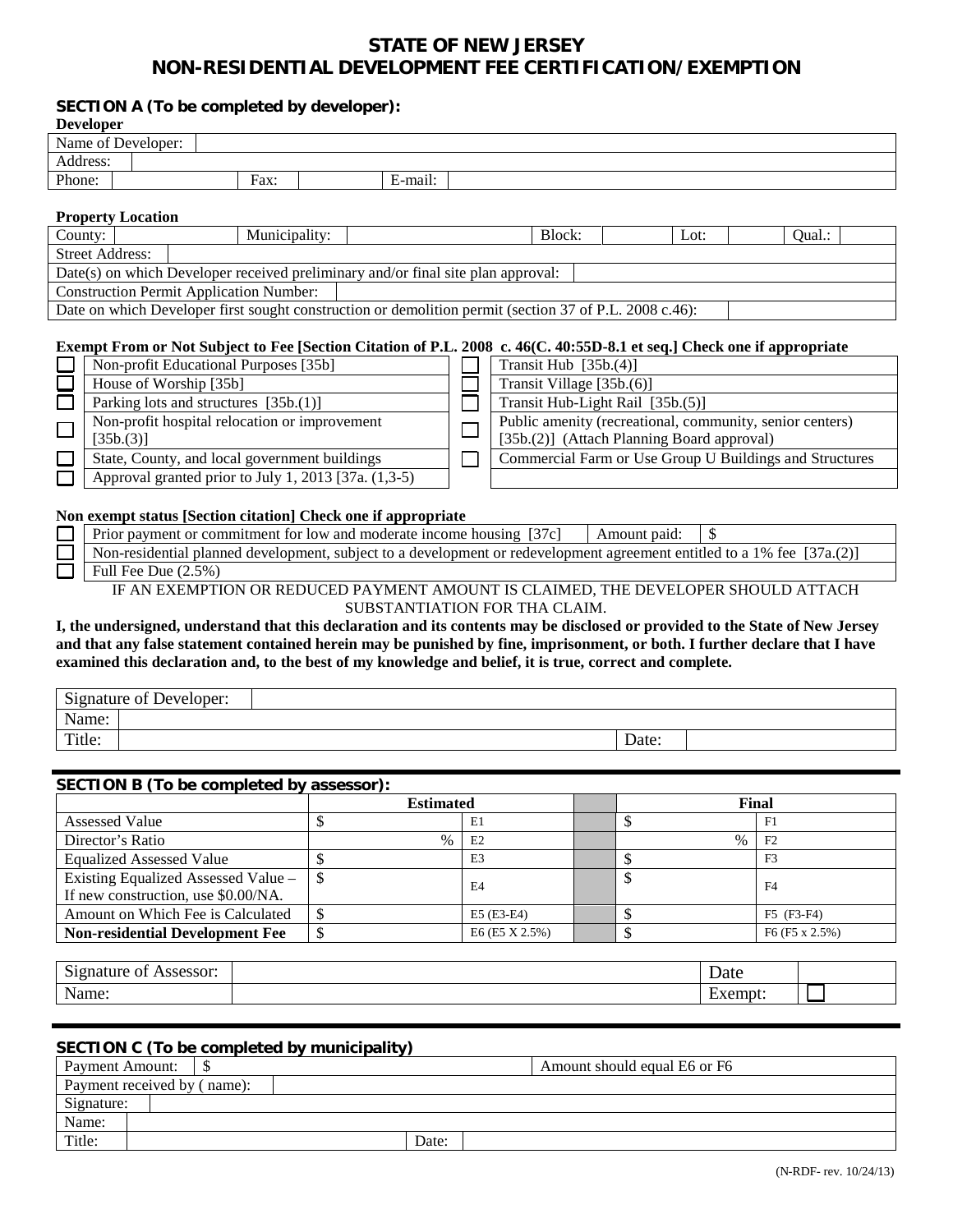#### **Form N-RDF GENERAL INSTRUCTIONS**

#### **Terms Defined:**

"Non-profit educational purposes," means property which is tax exempt pursuant to N.J.S.A. 54:4-3.6 An exempt "amenity" is an element "to be made available to the public, including, but not limited to, recreational facilities, community centers, and senior centers, which are developed in conjunction with or funded by a non-residential developer." If claiming this exemption attach Planning Board approval.

"Urban transit hub" means property located within a 1/2 mile radius surrounding the mid point of a New Jersey Transit Corporation, Port Authority Transit Corporation or Port Authority Trans-Hudson Corporation rail station platform area. A property that is partially included within the radius shall only be considered part of the hub if over 50 percent of its land area falls within the radius. "Rail station" shall not include any rail station located in an international airport. Maps of Urban Transit Hubs can be found at

[http://www.njeda.com/web/Aspx\\_pg/Templates/Npic\\_Text.aspx?Doc\\_Id=888&menuid=1295&topid=718&levelid=6&mi](http://www.njeda.com/web/Aspx_pg/Templates/Npic_Text.aspx?Doc_Id=888&menuid=1295&topid=718&levelid=6&midid=1175) [did=1175](http://www.njeda.com/web/Aspx_pg/Templates/Npic_Text.aspx?Doc_Id=888&menuid=1295&topid=718&levelid=6&midid=1175)

A "Transit Village" is an area in a municipality that has been designated by the State inter-agency Transit Village Task Force. More information on Transit Villages can be found at [http://www.state.nj.us/transportation/community/village/.](http://www.state.nj.us/transportation/community/village/)

#### **For Developers:**

Developer completes Section A (except Construction Permit Application number) and submits with Construction Permit Application. Prior to claiming an exemption, credit, or 1% fee, the Developer should review the referenced statute and verify that it applies. If a reduced fee amount (1%) or credit is being claimed, substantiation of the claim (dated prior to the effective date of the Act) shall be provided and attached to the certificate, i.e., the redevelopment agreement, general plan approval, developer's agreement, or proof of prior commitment of payment toward low and moderate income housing.

#### **For Construction Official:**

Construction Official to verify that Section A is fully completed and that property and contact information are same as those on the construction permit application, and fills in "Construction Permit Application Number." Construction Official verifies that the form is signed by the Developer. If accurate and complete, Construction Official forwards original form to Assessor. If not accurate and complete, Construction Official shall refuse to accept it and return it to the applicant. Copies of all forms where the Developer claims an exemption should be sent to the Department of Community Affairs, 101 S. Broad Street, P.O. Box 806, Trenton, NJ 08625 Attn: Non-Residential Development Fee Coordinator.

#### **For Assessor:**

If an exemption is claimed by the Developer, the Assessor shall determine if the claimed exemption is justified. If the property is exempt, the Assessor shall check the "exempt" box at the bottom of Section B, sign and provide the original signed Form N-RDF to the Construction Official and a copy to the Developer. If not exempt, the Assessor, based on review of plans and conceptuals submitted with Construction Permit Application, prepares estimated assessment of property. Assessor completes "Estimated" column of Section B (E1-E5) to determine estimated non-residential development fee due (E6). If the development is new construction, then E4 and F4 should equal \$0, if the development is situated on real property that was previously developed with a building, structure, or other improvement, E4 and F4, should show the existing equalized assessed value of the property as of the date listed in section A when the construction or demolition permit was first sought. Assessor provides a copy of the estimate to the Construction Official and the Developer, retains original. The Construction Official's copy is filed in the Construction Permit Application File. Upon notification that the property is ready for a final assessment, the Assessor reviews the estimate, performs a final assessment and completes Section B, "Final" column (F1-F5) to determine final fee, F6.

#### **For Payment Recipient and Construction Official:**

Assessor signs and provides original to Construction Official, who files in the Construction Permit Application file; Assessor provides copy to the Developer for use when making payment. If the municipality has a COAH approved Housing Trust Fund and Spending Plan, payment is to be remitted to the town and Section C, to be completed as receipt of payment. If payment is being made through Treasury, Developer to input information electronically and receive confirmation in similar format. When preparing to issue Certificate of Occupancy (CO), Construction Official to compare Developer's receipt to copy in Construction Permit File, and if they match, issues the CO. If the fee imposed is being contested, the payment must equal E6; if not contested, payment must equal F6. If payment does not match the final or the estimated fee, a CO will not be issued. (For a limited period after the enactment of P.L. 2008, c. 46, the amount listed in E6 and F6 may differ from the fee paid, if the Developer is entitled to a credit pursuant to section 37 c. of P.L. 2008 c. 46 or payment of a 1% fee pursuant to section 37 a. of P.L. 2008 c. 46). This credit or reduced fee will be indicated in Section A. Where payments are made to the State of New Jersey and the developer claims a 1% fee, or a credit for prior payments, payments should be remitted to Department of Community Affairs, Division of Codes and Standards, PO Box 802, Trenton NJ 08625-0802, Attn: Non-Residential Development Fee Coordinator. (N-RDF- rev. 10/24/13)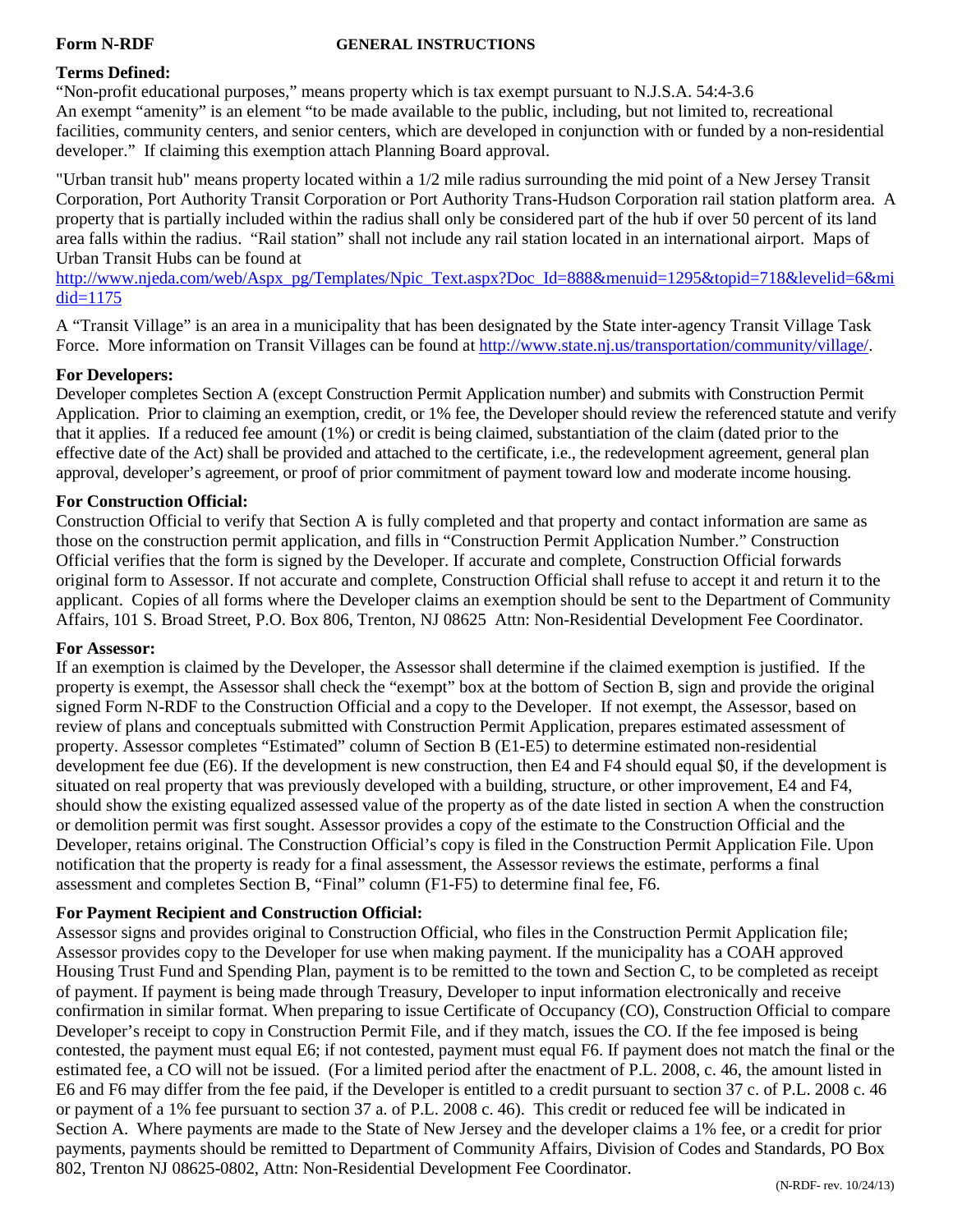### **APPLYING for a CONSTRUCTION PERMIT to BUILD A NEW COMMERCIAL BUILDING**

This checklist represents the general requirements for the submission of a new construction permit application for a commercial building. It is not intended to be an all-inclusive list as each application is unique and may require additional documentation. This checklist is intended to be a guide only. You are encouraged to schedule a pre-construction meeting with the Construction Official.

#### *Include these Pre-Approval Documents with your Construction Permit Application:*

- **I** Monroe Township Zoning Permit.
- $\Box$  Copy of an Approved Site Plan.
- Non‐Residential Development Fee Certification (COAH).\*
- $\Box$  Survey Approved by Township Engineer.\*
- $\Box$  State, County, or Township Curb Opening Permit.\*
- $\Box$  State, County, or Township Road Opening Permit.\*
- Monroe Township or Gloucester County Utilities Authority Water & Sewer Connection Permits, or Well and Septic approvals from Gloucester County Health Department.\*
- Gloucester County Soil Conservation District Permit or Exemption.\*
- Gloucester County and Monroe Township Board of Health Department approval for all Commercial Kitchens.

#### *All Prior Approvals will require a Final Approval from the issuing agency before a Certificate of Occupancy will be issued from the Construction Office.*

\*This item may or may not be required for the rehab of an existing building, it will depend on the scope of the project.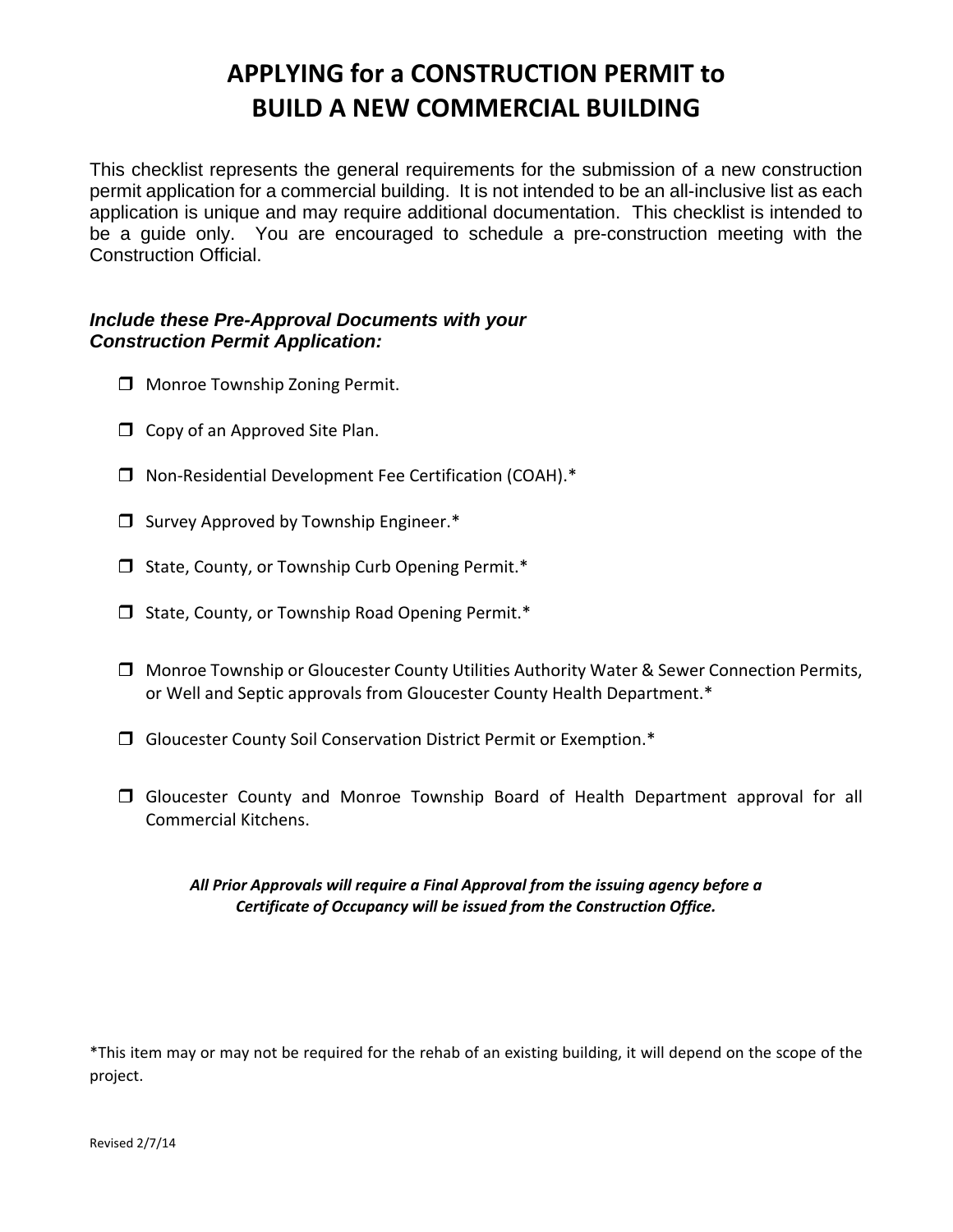### **APPLYING for a CONSTRUCTION PERMIT to BUILD a NEW COMMERCIAL BUILDING or ALTER AN EXISTING SPACE**

#### **PLANS TO INCLUDE WITH YOUR APPLICATION**

- □ Two (2) sets of sealed plans prepared by an architect or engineer licensed by New Jersey.
- **Building Plan** shall include:
	- □ Sealed truss layouts and profile sheets.
	- □ Pre-Engineered floor joist layout showing all pointload and connection details.
	- Exterior foundation drain or engineered soil certification.
	- □ Mechanical layout for heating and air conditioning.
	- □ Note all load paths and column attachments.
- **Electrical Plan** shall include a top view of the floor plan showing the location for lights, receptacles, and switches. Panel schedule noting circuit sizes and must be noted on the plan. NJ Licensed Electrical Contractor required.
- **Plumbing Plan** shall include the location of plumbing fixtures shown on the floor plan; piping schematic showing sanitary drains and vents; water supply with hot and cold piping to fixtures; gas pipe schematic showing all proposed appliances; pipe sizes and diametrics. NJ Licensed Plumbing Contractor required.
- **Fire Plan** shall include smoke detectors noted on the Electrical Plan, along with any heat detectors, horn/strobes, and pull stations.
- **Plans may be submitted for a courtesy review by the officials prior to permit submission**
- **Partial releases are available at the request of the applicant.**

If you have any questions regarding the plan requirements for your project please contact the appropriate Sub-Code Official, Monday-Friday, between 7 AM and 8:30 AM. You may leave a message at any time for a call-back from an official.

| <b>Construction Code Official, Jim Morrison</b> | ext. 221 |
|-------------------------------------------------|----------|
| <b>Building Sub-Code Official, Lou Polillo</b>  | ext. 299 |
| Electrical Sub-Code Official, Jim Morrison      | ext. 221 |
| Plumbing Sub-Code Official, Steve D'Amico       | ext. 502 |
| Fire Sub-Code Official, Lou Polillo             | ext. 299 |

05/13/2013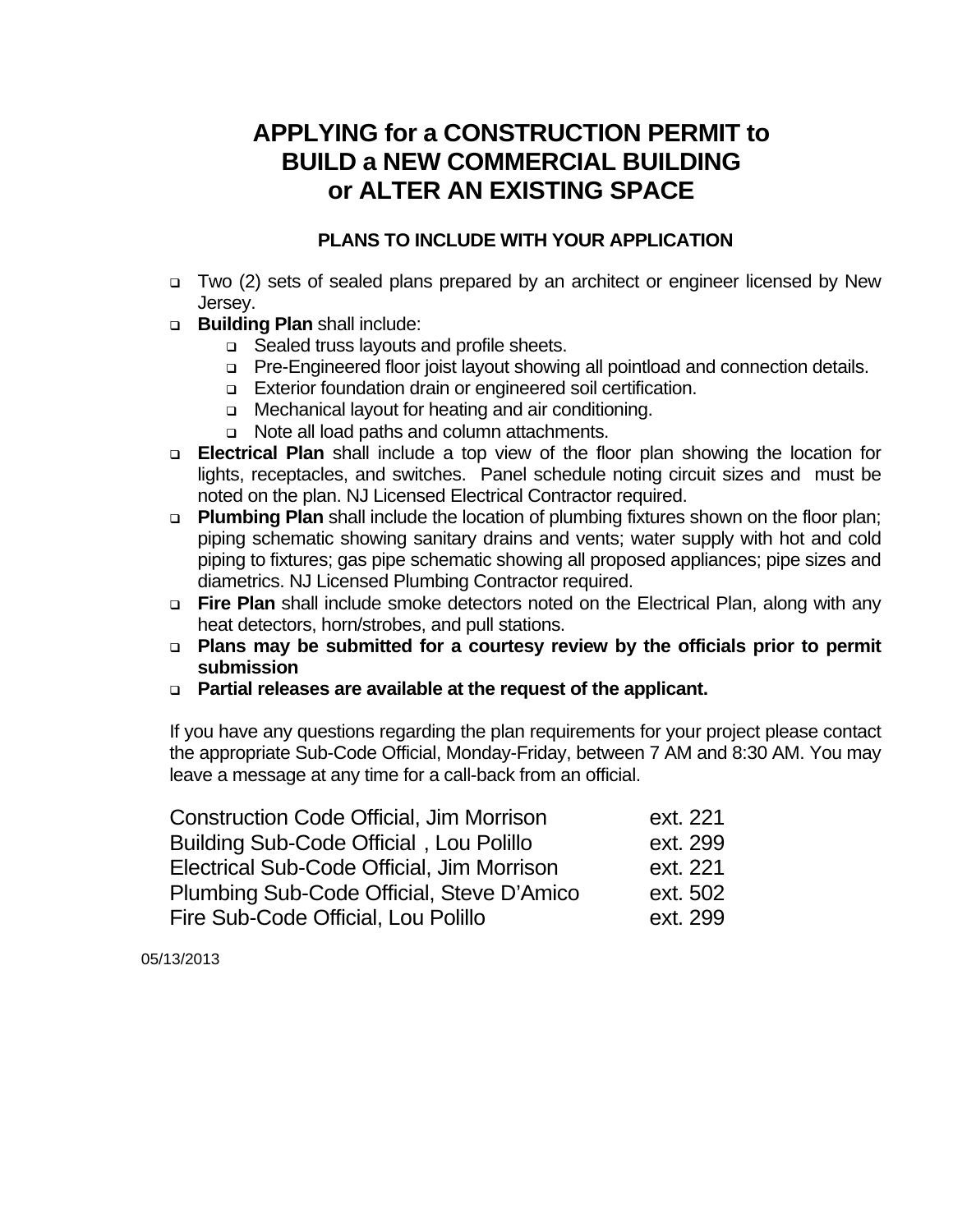#### **A Commercial Construction Permit is ready for a Certificate of Occupancy when the file is complete…**

| Building Tech - Sub-Code Official Approval                                                                                                                                                                                          |
|-------------------------------------------------------------------------------------------------------------------------------------------------------------------------------------------------------------------------------------|
| Electrical Tech - Sub-Code Official Approval                                                                                                                                                                                        |
| Plumbing Tech - Sub-Code Official Approval                                                                                                                                                                                          |
| Fire Tech - Sub-Code Official Approval                                                                                                                                                                                              |
| Zoning Officer Compliance                                                                                                                                                                                                           |
| <b>Example 19 &amp; Engineer Compliance Letter</b><br>Or Exemption Letter                                                                                                                                                           |
| Sealed Final Survey                                                                                                                                                                                                                 |
| Engineer Final Compliance Letter                                                                                                                                                                                                    |
| GCSCD Approval (Soils)                                                                                                                                                                                                              |
| Request for CO                                                                                                                                                                                                                      |
| ( <b>COLLECTIVE ASSESSI</b> FOR TCO with Conditions: COLLECTIVE ASSESSMENT ASSESSMENT ASSESSMENT ASSESSMENT ASSESSMENT ASSESSMENT ASSESSMENT ASSESSMENT ASSESSMENT ASSESSMENT ASSESSMENT ASSESSMENT ASSESSMENT ASSESSMENT ASSESSMEN |
| GCDOH Well Approval                                                                                                                                                                                                                 |
| GCDOH Septic Approval                                                                                                                                                                                                               |
| Example 2008 Board of Health County County County Counter and Local                                                                                                                                                                 |
| Water Meter Receipt (Monroe Municipal Utility Authority)                                                                                                                                                                            |

DGS 05/14/2013 rev.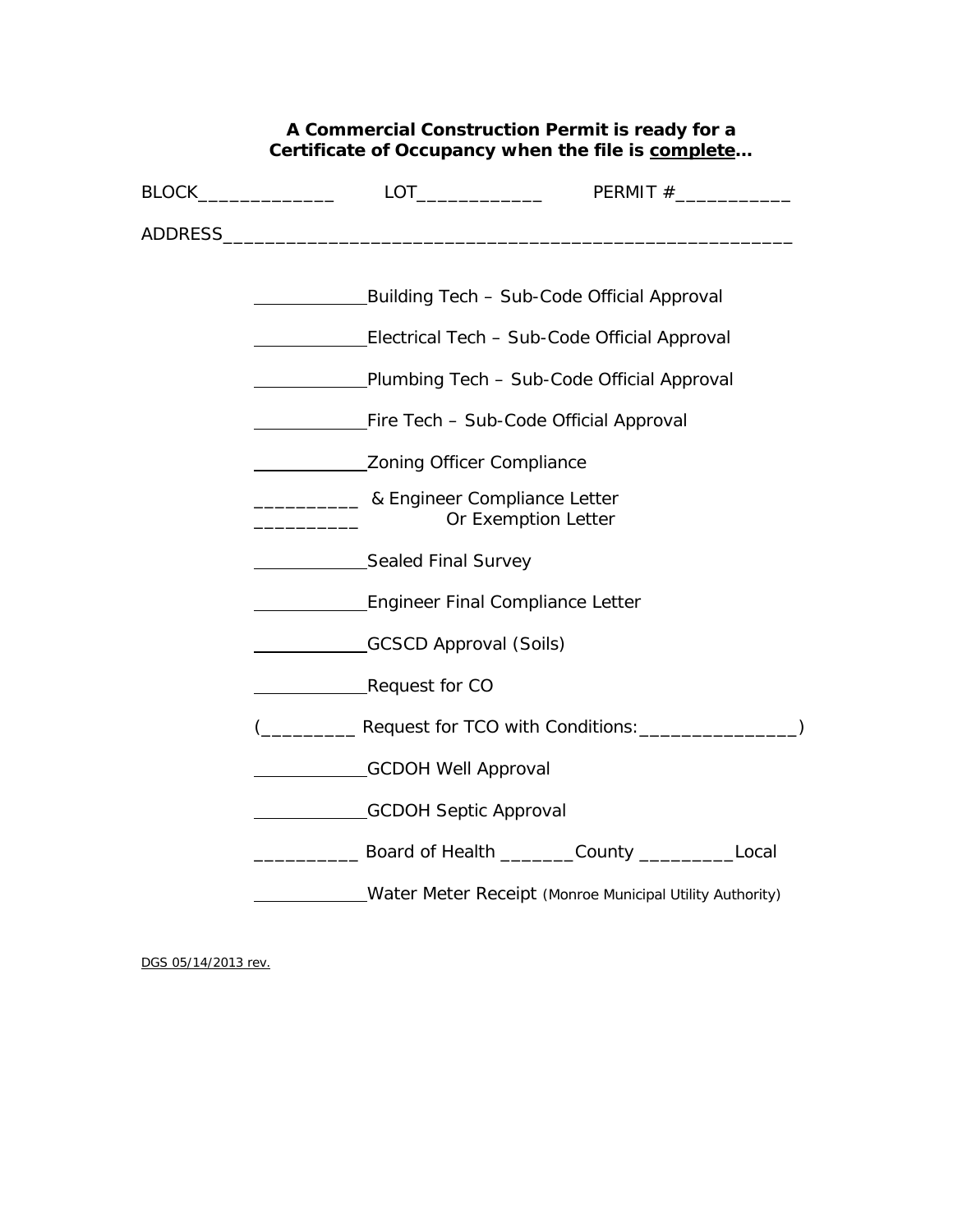### **TO APPLY for NEW BUSINESS In an EXISTING STRUCTURE**

Complete the appropriate form and submit it with an approved Zoning Permit, and Board of Health approval when necessary. A fee will be charged at time of application.



### **TOWNSHIP OF MONROE**

CONSTRUCTION CODE OFFICE 125 VIRGINIA AVENUE, WILLIAMSTOWN, NJ 08094 James Morrison, Construction Official 856-728-9800 x 221

TEL (856) 728-9800 x 220 FAX (856) 629-2143

#### NEW BUSINESS WITH EXISTING USE GROUP

| Property Identification                                                                        | <b>OFFICE USE</b>                      |
|------------------------------------------------------------------------------------------------|----------------------------------------|
| Block:<br>Lot:                                                                                 | Control #:                             |
| Address:                                                                                       |                                        |
| Suite or Unit #                                                                                | $CCO \#$                               |
| Who owns the Property:                                                                         |                                        |
| What is their Mailing Address:                                                                 | <b>Application Date:</b>               |
| Phone #:                                                                                       | Zoning Permit#:                        |
| <b>Business Identification</b>                                                                 | <b>Application OK:</b>                 |
| Name of Business:                                                                              | <b>Initial</b><br>Date                 |
| Business Phone #:                                                                              |                                        |
| Federal Employee ID#:                                                                          | <b>Use Group</b><br>(same UG \$100.00) |
| Describe your business in detail:                                                              |                                        |
|                                                                                                | Fee Paid §                             |
|                                                                                                | $Check$ # / $Cash$                     |
| Owner of the Business                                                                          | <b>INSPECTIONS:</b>                    |
| Property Owner or<br>Tenant                                                                    | <b>Building</b><br><b>Date Passed</b>  |
| Who owns the Business:                                                                         | By                                     |
| Individual or<br>Corporation?<br>Is this an                                                    | Electric                               |
| What is their Mailing Address:                                                                 | <b>Date Passed</b>                     |
|                                                                                                | By                                     |
| Business Owner Phone #:                                                                        | Plumbing                               |
| If a Corporation, Name & Address of Agent:                                                     | <b>Date Passed</b>                     |
|                                                                                                | Bv                                     |
|                                                                                                | Fire<br><b>Date Passed</b>             |
|                                                                                                | By                                     |
| I hereby attest, that to the best of my knowledge, all information on this application is true |                                        |
| SIGNED:<br><b>AGENT</b><br><b>OWNER</b>                                                        | <b>BOH</b> Approved:                   |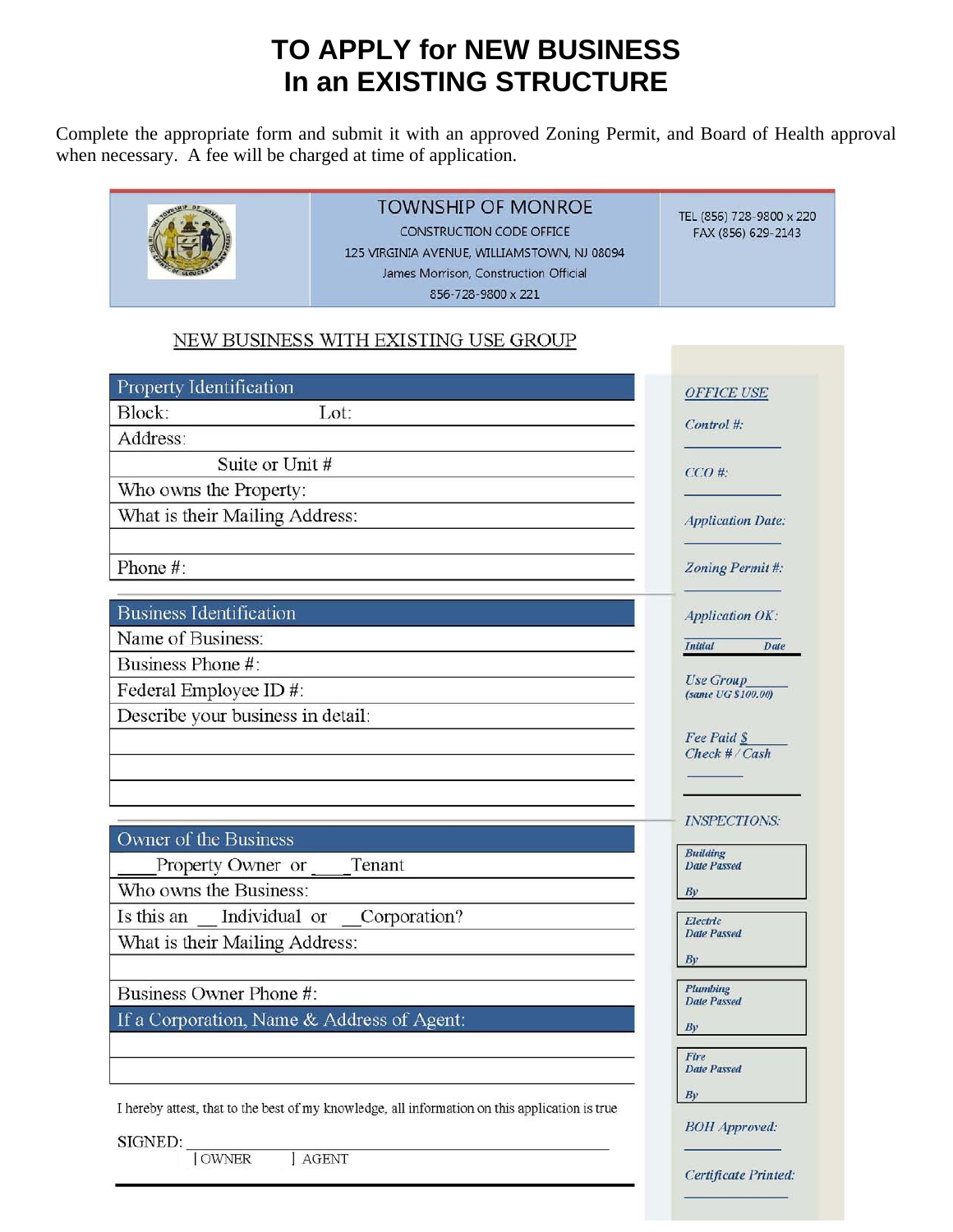## Chapter 142. FIRE PROTECTION

#### **[HISTORY: Adopted by the Township Council of the Township of Monroe as indicated in article histories. Amendments noted where applicable.]**

#### GENERAL REFERENCES

Alarm systems — See Ch. **87**. Numbering of buildings — See Ch. **104**, Art. **IV**. Fire prevention — See Ch. **141**.

### Article I. Key Lock Box System

#### **[Adopted 12-11-2006 by Ord. No. O-52-2006]**

### § 142-1. Fire Department repository unit required.

- A. The owner or person in control of the following types of buildings shall install and maintain a Fire Department repository unit of a type approved by the Director of Public Safety and/or his/her designee:
	- (1) Any apartment building or other rental building containing four or more residential living units and in which access to the building or to common areas or mechanical or electrical rooms within the building is denied through locked doors.
	- (2) Any nonresidential building where a fire detection or suppression system is monitored by an alarm company or has an external audible alarm.
	- (3) Any building or facility containing a quantity of hazardous materials which would require compliance with Title III of SARA (Superfund Amendment Reauthorization Act).
	- (4) The provisions of this article are mandatory for the issuance of all business certificates of occupancy and shall be enforced by the Monroe Township Bureau of Fire Safety and/or his/her designee.
- B. Persons or entities who own existing buildings or structures which are subject to the requirements of this article shall have one year from the effective date of this article to comply with the requirements. Persons or entities who construct buildings or structures which would be subject to the requirements of this article shall comply with the requirements at the time of construction.

### § 142-2. Keys required.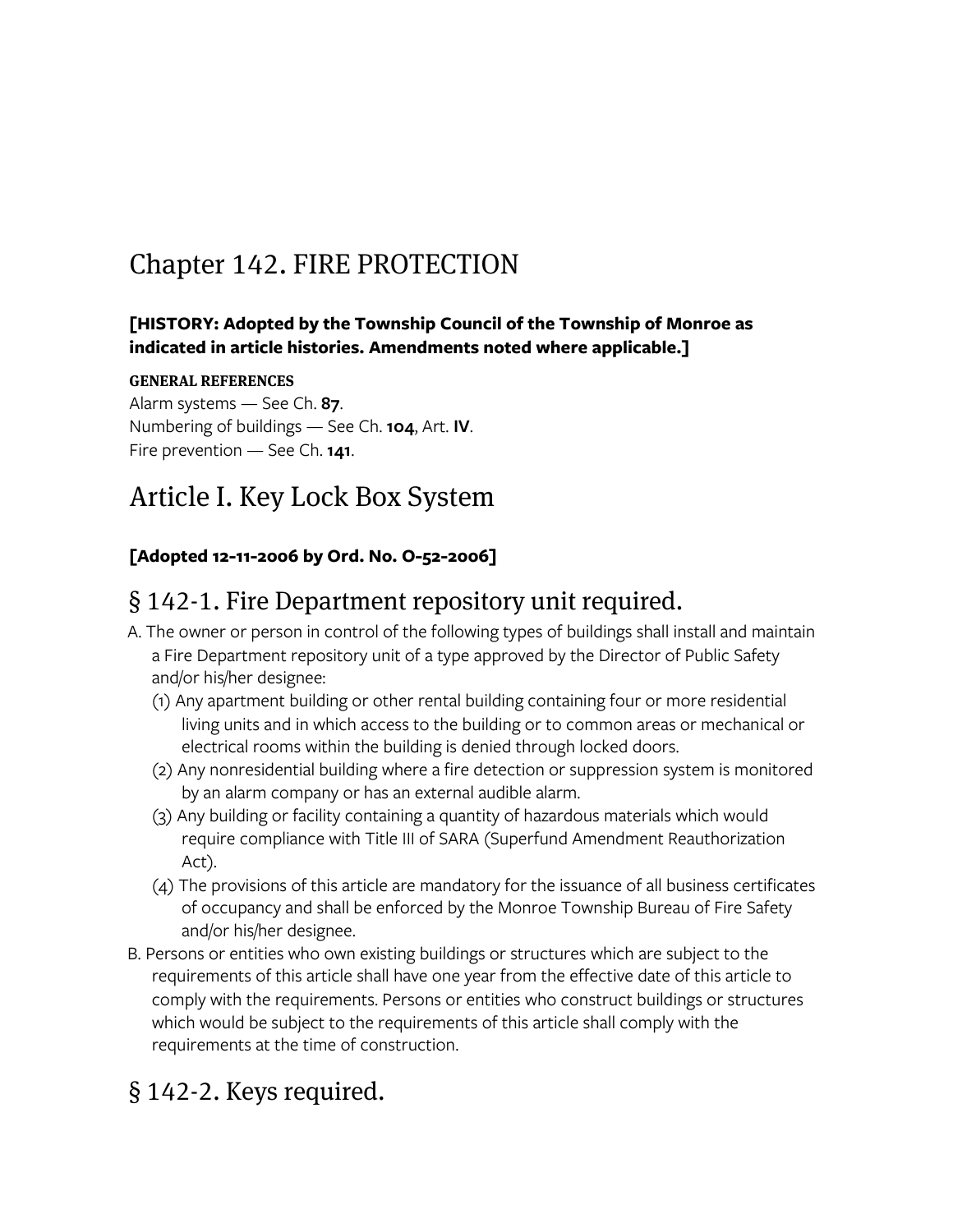The owner or person in control of buildings or facilities described in § **142-1** required to have a Fire Department repository unit shall cause to be placed in such repository unit a key to the following areas:

- A. Locked points of access in the exterior of the building or facility;
- B. Locked points of access to common areas, such as hallways or utility rooms, contained within such buildings or facilities;
- C. Locked mechanical rooms;
- D. Locked electrical rooms;
- E. All other locked areas, other than individual apartments or rented rooms, as directed by the Chief.

### § 142-3. Access to Fire Department repository unit.

The owner or person in control of any building or facility described in § **142-1** required to have a Fire Department repository unit shall be present, himself or through his agent, during access to such repository unit by the Fire Department except when the Fire Department has responded to an emergency at the property.-

### § 142-4. Rules and regulations.

The Chief may establish rules and regulations for the placement and maintenance of Fire Department repository units within the Township, including approved types of Fire Department repository units. Proposed rules and regulations will be submitted to the Township Council and filed with the Township Clerk and shall become effective 14 days after submission to the Township Council.

### § 142-5. Update of keys and information.

The owner or person in control of any building or facility as described in § **142-1** required to have a Fire Department repository unit shall do the following:

- A. Provide keys capable of access to such Fire Department repository units at all times to the Fire Department.
- B. Maintain current information of hazardous materials stored in the building or facility in the Fire Department repository unit or, if the volume of material is too large to place in the repository unit, shall file said information with the Chief.

## § 142-6. Enforceability.

The provisions of this article shall be enforced by the Monroe Township Bureau of Fire Safety and/or his/her designee.

### § 142-7. Limitation of liability.

The Township assumes no liability for any of the following:

- A. Any defects in the operation of the repository unit, of any keys contained within such repository unit or any information stored within the repository unit or otherwise provided to the Township;
- B. The failure or neglect to respond appropriately upon receipt of any alarm from an alarm system;